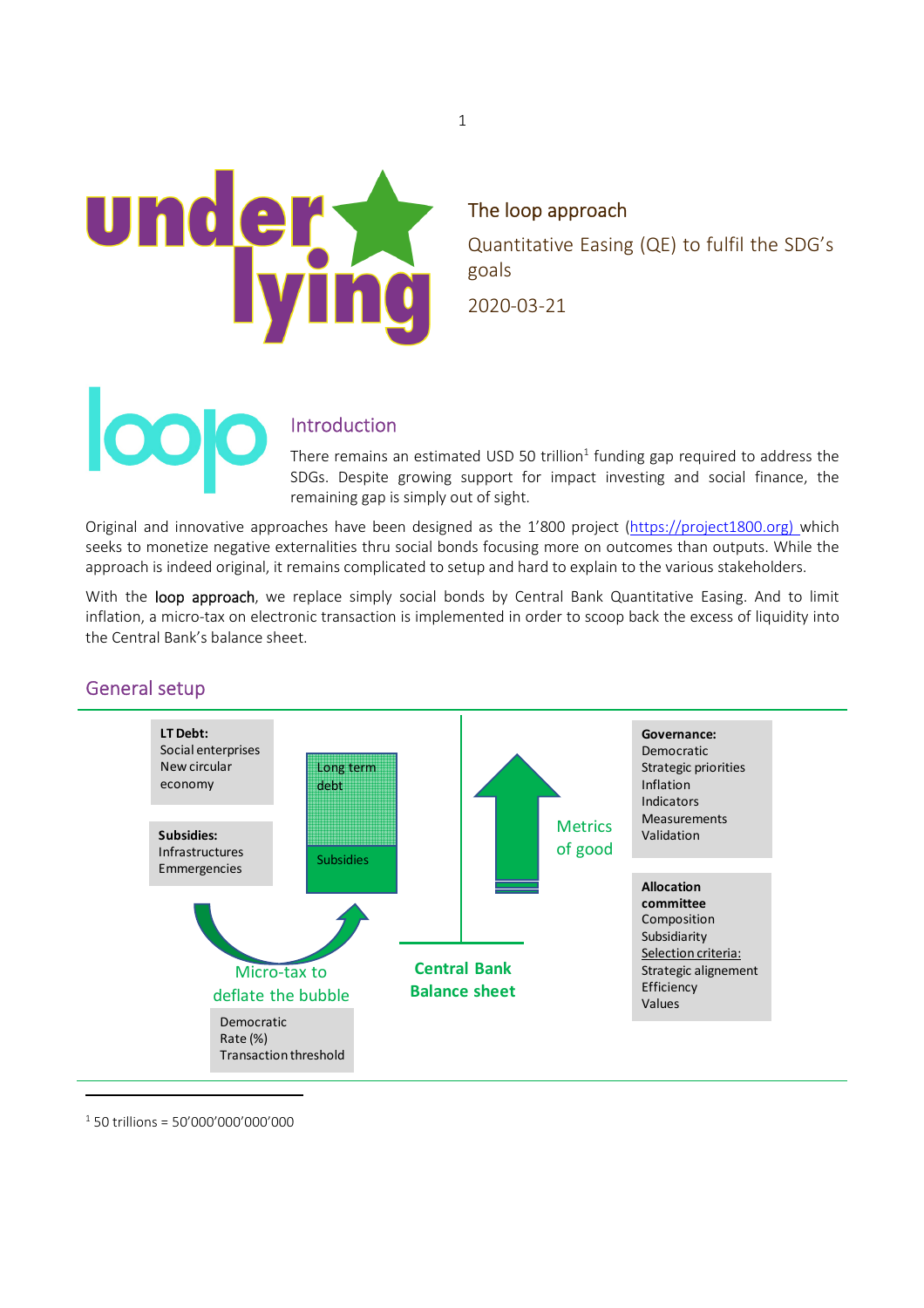# **Challenges**

Beside selling the idea to stakeholders and the population, several issues will have to addressed.

Governance: the decision to activate QE, its intensity (volume), will have to be decided on a democratic basis.

Strategic priorities: the same applies for the definition of the strategic priorities.

Inflation: Central Bank's main mission is to control inflation, and this will remain as a major priority.

Indicators & measuring impact: a strong consensus will be needed to define and adopt specific indicators in order to measure the impact.

Allocation committee: clear guidance will be needed in order to direct and split the available QE.

Subsidiarity: while some projects and actions will play at national and international levels, other actions will take place locally.

Selection criteria: the final beneficiaries will be selected based on their alignment with the national strategy, their efficiency and the human values they promote.

QE portfolio & the debt/subsidy split: debt will be favored when supporting Social Enterprise as one of the objectives of the loop approach is to promote sustainable social enterprises that will progressively replace the traditional ones. As a result, such SEs will generate an income allowing them to repay their debt. On the opposite, subsidies will be allocated to finance infrastructures and emergencies.

Micro-tax: the purpose of the micro-tax is to deflate the bubble developed by the QE. Its amount (i.e. the rate) as well as it's threshold (micro-tax is applied above X\$ amount of transaction) will also be determined democratically. More about the micro-tax: https://marcchesney.com

# Benefits of the loop approach

### Quantitative easing

- Injection of capital into the economy for specific social objectives, where priorities are determined in a fluid and transparent manner, is possible.
- Legal structures (ie. SPVs) can be used to align key actors so they start acting in concert.
- Specific metrics can aggregate beneficiary people and the value into the QE loop.
- Philanthropies may be leveraged with this scheme and become buyers of outcomes or first loss guarantors on top of intrinsic returns delivered by underlying portfolio companies.

### Micro-tax

- The micro tax is a way of democratizing the trajectory or direction of effort.
- A far better and more distributed tax regime for *repatriation* of that capital injection to avoid the fall-out potentially associated with QE (i.e. inflation).
- Citizens may be able to select the broad areas of their preference so that in effect, their payment of micro tax is not blind or earmarked for *general funds*.

# **Conclusion**

The challenge humanity faces with the global warming prescribes us to think out of the box and consider innovative approaches. Critics will argue that using QE on such a large scale will probably create inflation, but they forget that a currency remains trusted if the population trusts the political power emitting it.